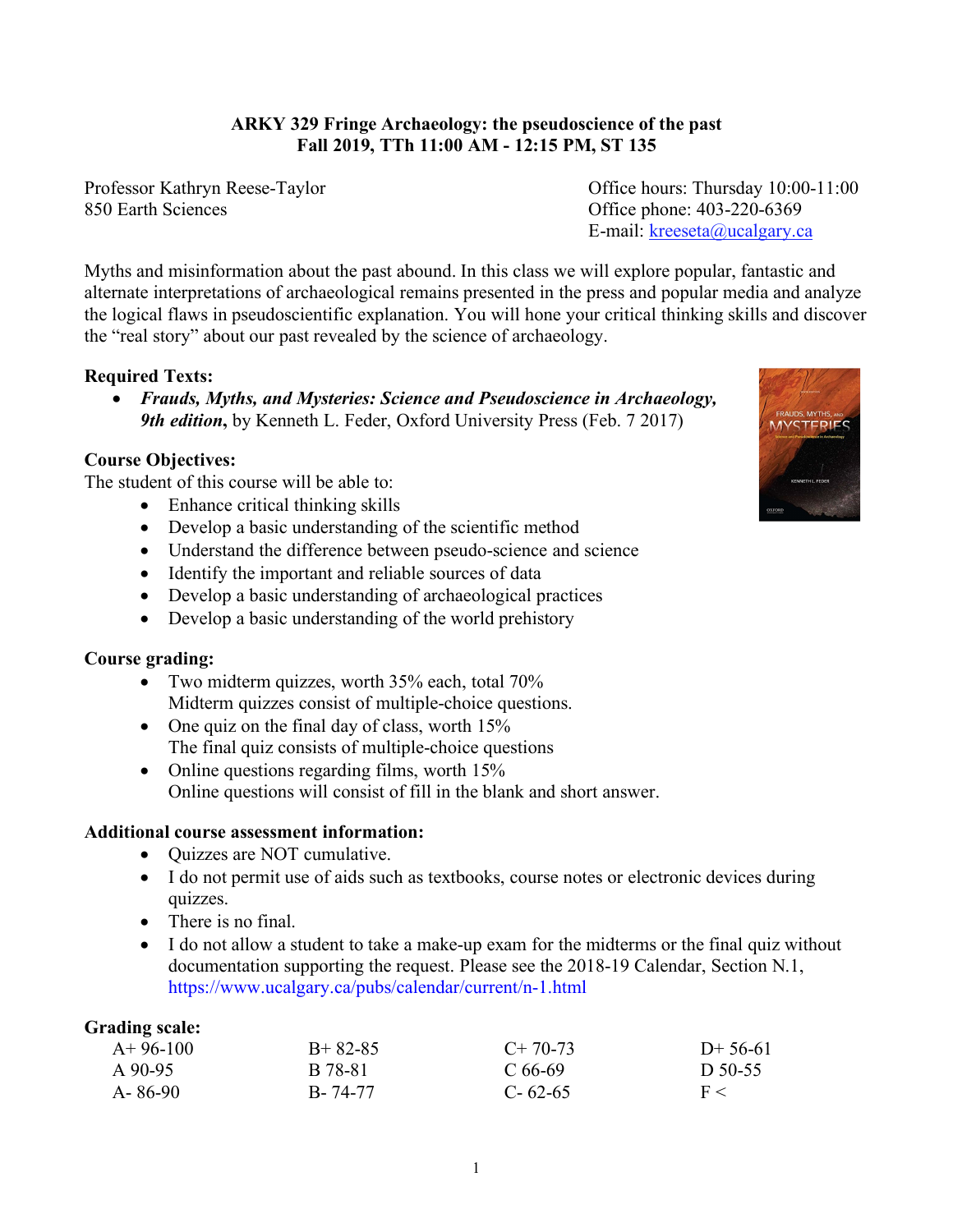## **Information on academic misconduct and the consequences thereof:**

The University expects Students to conduct Academic Activities with integrity and intellectual honesty and to recognize the importance of pursuing and transmitting knowledge ethically. "Academic Misconduct" includes such things as Cheating, Falsification; Plagiarism, Unauthorized Assistance and failure to comply with exam regulations or an Instructor's expectations regarding conduct required of Students completing academic assessments. Academic Misconduct is a serious form of intellectual dishonesty with significant consequences. Students who participate in, or encourage the commission of, Academic Misconduct will be subject to disciplinary action which could include Probation, Suspension, or Expulsion from the University. For more information see the Student Academic Misconduct Policy (https://www.ucalgary.ca/policies/files/policies/student-academic-misconduct-policy.pdf)

# **Information on instructor intellectual property:**

Lectures, demonstrations, performances, and any other course material provided by an instructor includes copyright protected works under the Copyright Act and all forms of electronic or mechanical recording of lectures, laboratories, tutorials, presentations, performances, electronic (computer) information, the duplication of course material, and to the translation of recordings or transcriptions of any of these materials to another form by electronic or mechanical means by students is not permitted, except.

- As a formal accommodation as assessed by the Student Accessibility Services and only for individual private study and only at the discretion of the instructor.
- With the permission of the instructor, students without a formal accommodation may audio record lectures, provided that the student and instructor sign a release form available from departmental and faculty offices. A copy of the Release form shall be retained by the instructor and by the department in which the course is offered. Any audio recording by students is permitted only for the purposes of private study by the individual student. Students may not distribute, email or otherwise communicate these materials to any other person.
- For any other use, whether by duplication, transcription, publication, sale or transfer of recordings, written approval must be obtained from the instructor for the specific use proposed.
- Any use other than that described above (e.g. distributing, emailing or otherwise communicating these materials to any other person, constitutes academic misconduct and may result in suspension or expulsion.
- Students are encouraged to make notes of classroom discussions, lectures, demonstrations etc.
- See Section E. below

# **Information regarding the Freedom of Information and Protection of Privacy Act and how this impacts the receipt and delivery of course material:**

The University of Calgary is committed to protecting the privacy of individuals who work and study at the University or who otherwise interact with the University in accordance with the standards set out in the Freedom of Information and Protection of Privacy Act. The Department of Anthropology and Archaeology keeps exams and any term work not picked up for a minimum of one year after which it is destroyed. Please refer to the following link for detailed information: http://www.ucalgary.ca/legalservices/foip